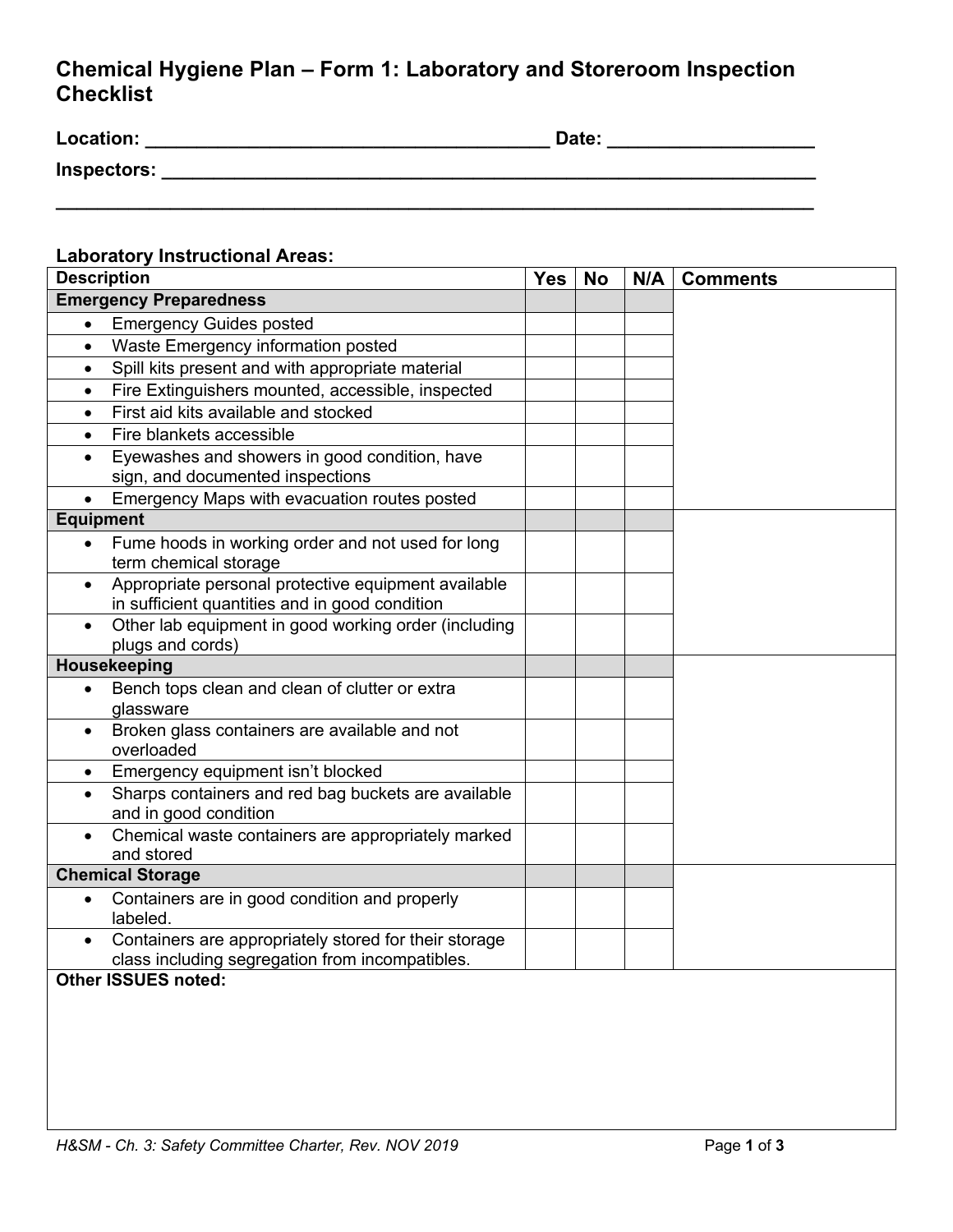## **Storeroom/Prep Areas:**

|                  | <b>Description</b>                                                                                    | <b>Yes</b> | <b>No</b> | N/A | <b>Comments</b> |
|------------------|-------------------------------------------------------------------------------------------------------|------------|-----------|-----|-----------------|
|                  | <b>Emergency Preparedness</b>                                                                         |            |           |     |                 |
| $\bullet$        | <b>Emergency Guide posted</b>                                                                         |            |           |     |                 |
| $\bullet$        | Waste Emergency information posted                                                                    |            |           |     |                 |
| $\bullet$        | Spill kits present and with appropriate material                                                      |            |           |     |                 |
| $\bullet$        | Fire Extinguishers mounted, accessible, inspected                                                     |            |           |     |                 |
| $\bullet$        | First aid kits available and well stocked                                                             |            |           |     |                 |
| $\bullet$        | Fire blankets accessible                                                                              |            |           |     |                 |
| $\bullet$        | Eyewashes and showers in good condition, have<br>sign, and documented inspections                     |            |           |     |                 |
|                  | Emergency Maps with evacuation routes posted                                                          |            |           |     |                 |
| <b>Equipment</b> |                                                                                                       |            |           |     |                 |
| $\bullet$        | Fume hoods in working order and not used for long<br>term storage                                     |            |           |     |                 |
| $\bullet$        | Appropriate personal protective equipment available<br>in sufficient quantities and in good condition |            |           |     |                 |
| $\bullet$        | Refrigerators/freezers are labeled appropriately and<br>only contain what they are designated for.    |            |           |     |                 |
| $\bullet$        | Other lab equipment in good working order<br>(including plugs and cords)                              |            |           |     |                 |
| $\bullet$        | No overloaded electrical outlets or daisy chained<br>power strips.                                    |            |           |     |                 |
|                  | Housekeeping                                                                                          |            |           |     |                 |
| $\bullet$        | Bench tops clean and clean of clutter or extra<br>glassware                                           |            |           |     |                 |
| ٠                | Broken glass containers are available and not<br>overloaded                                           |            |           |     |                 |
| $\bullet$        | Emergency equipment isn't blocked                                                                     |            |           |     |                 |
| $\bullet$        | Chemical storage locations appropriately marked                                                       |            |           |     |                 |
|                  | Sharps containers and red bag buckets are available<br>and in good condition                          |            |           |     |                 |
|                  | Waste containers are appropriately marked and<br>stored                                               |            |           |     |                 |
| ٠                | Ladder or step stools available for high reach items                                                  |            |           |     |                 |
|                  | <b>Gas Cylinders</b>                                                                                  |            |           |     |                 |
| $\bullet$        | Cylinders are securely strapped or chained to<br>prevent falling                                      |            |           |     |                 |
| $\bullet$        | When not in use, regulators are disconnected and<br>valve caps are securely in place                  |            |           |     |                 |
| $\bullet$        | Cylinders are stored away from localized hear<br>sources                                              |            |           |     |                 |
|                  | <b>Other Issues Noted:</b>                                                                            |            |           |     |                 |
|                  |                                                                                                       |            |           |     |                 |